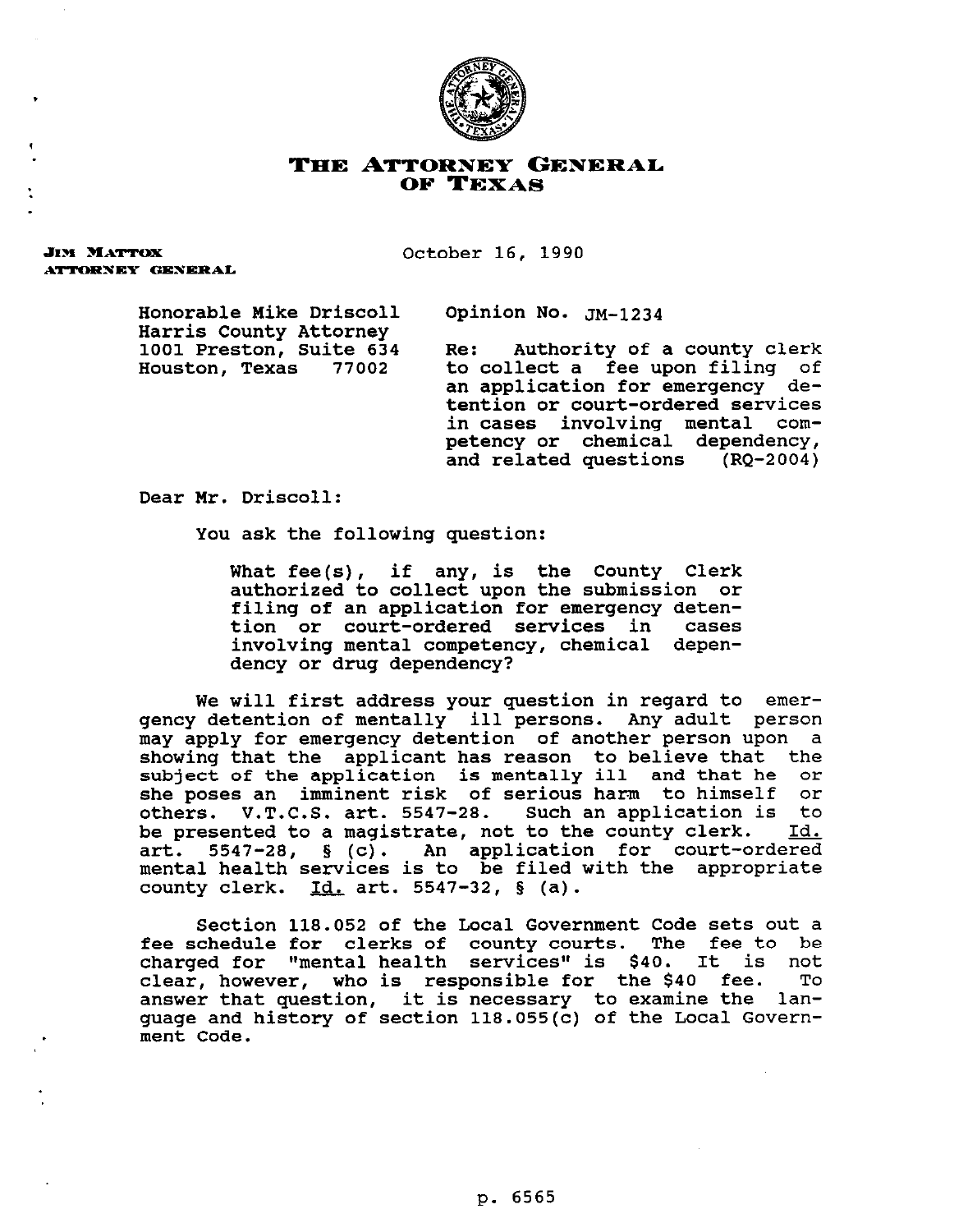**Honorable Mike Driscoll - Page 2 (JM-1234)** 

**Section 118.055(c) of the Local Government Code provides that the \$40 fee for mental health services is for the services listed in articles 5547-13, 5547-14, and 5547-15, V.T.C.S. The substance of section 118.055(c) was first adopted in 1967 as part of an act setting out fees to be charged by county clerks and clerks of county courts.1 Acts 1967, 60th Leg., ch. 600, at 1785. That act stated that articles 5547-13, 5547-14, and 5547-15 were repealed to the extent that they were in conflict with the new act. A 1967 opinion of this office concluded that the repealer was ineffective because the caption to the bill did not meet constitutional requirements. Attorney General Opinion M-135**  1977 this office concluded that whatever the **case may have been in 1967, a 1977 amendment of the fee statute validated the language stating that articles 5547-13 through 5547-15 were repealed to the extent of conflict with the fee statute. Attorney General Opinion H-1097 (1977).** 

 $\mathcal{I}^{\pm}$ 

**The repealing language in the fee statute is troublesome since neither the county clerk nor the fees of the county clerk are specifically mentioned in articles 5547-13, 5547-14, or 5547-15. Article 5547-13 provided that the county or district attorney was to represent the state in**  hearings on court-ordered mental health services. **5547-14 stated that counties were to pay for certain mental health proceedings and that those counties were entitled to reimbursement. Article 5547-15 provided that appointed attorneys and physicians were entitled to reasonable compensation, which was to be taxed as costs in the case.** 

**In any case, Attorney General Opinion H-1097 considered the combined effect of the portion of the fee statute** 

**<sup>1.</sup> The constitution provides that the county clerk is the clerk for the constitutional county court. Tex. Const. art. V, 5 20. Section 25.0010(b) of the Government Code states that the county clerk shall serve as clerk of each statutory county court. See also Gov't Code gg 25.1032(j) (Harris County Clerk shall keep separate docket for each county civil court at law), 25.1033(l) (district clerk serves as clerk for Harris County criminal courts at law), 25.1034 (Harris County Clerk shall keep separate docket for Harris County statutory probate courts). Consequently, we will use the term "county clerk" in this opinion to describe the Harris County Clerk** *in* **all of her roles.**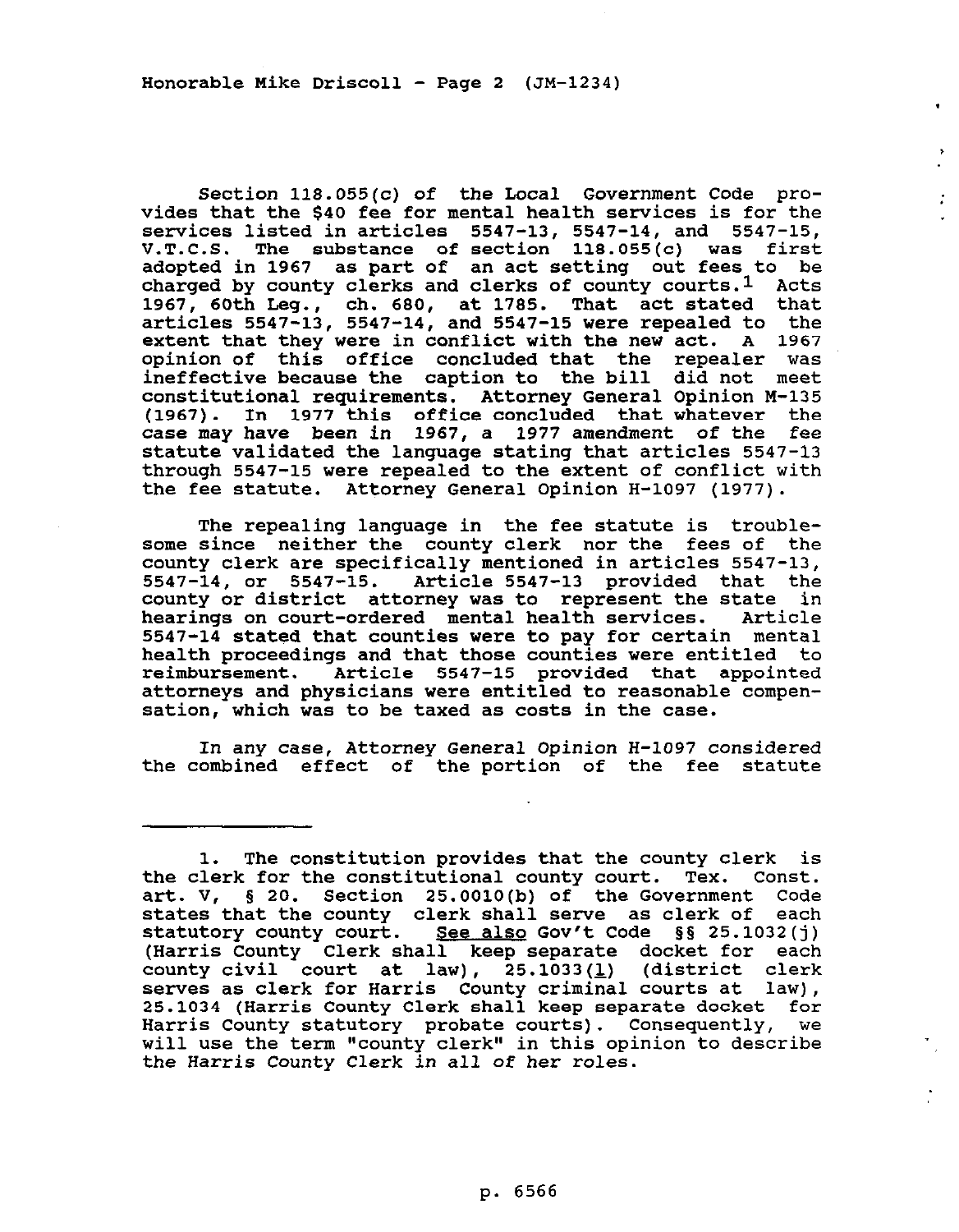**regarding mental health services and articles 5547-13, 5547-14, and 5547-15, and concluded:** 

> **[The fee provision] sets the clerk's fee in 'each original cause or action in a Probate Court . . . due and payable and to be paid by the party . . . initiating said cause . . . .I In an action involving a mentally ill person, the clerk's total fee for services in connection with proceeding under articles 5547-13 through 5547-15 is set at \$40.00. . . . [The fee statute] thus limits the amount that may be charged for filing a petition, issuing notices, administering oaths, and performing all other clerical duties in connection with the kinds of commitment listed in article 5547-14. If the county judge allows compensation to an appointed attorney or physician under article 5547-15, it is taxed as costs in the case, and the clerk has certain duties with respect to collecting it. . . . [The fee statute] does not attempt to repeal the provisions of the Mental Health Code regarding payment of attorneys\* fees, physicians' fees, and transportation costs. Since these fees are not paid to the clerk, they are unaffected by [the fee statute].**

**See also Attorney General Opinion M-135 (1967). In other words, Attorney General Opinion H-1097 determined that any services of the county clerk in regard to mental health proceedings, including the filing of an application, were to be considered services listed in articles 5547-13 through 5547-15 and that the total fee for any such services was to be \$40.** 

**It is significant that Attorney General Opinion H-1097 did not conclude that the fee statute had repealed any specific language of articles 5547-13 through 5547-15. If Attorney General Opinion H-1097 had concluded that specific portions of articles 5547-13 through 5547-15 had been repealed, we would have to consider whether any such portions had been revived, since articles 5547-13 through 5547-15 were revised and reenacted in 1983 as part of a substantive revision of the mental health statutes. Acts 1983, 68th Leg., ch. 47, § 1, at 211 (eff. Sept. 1, 1983). Fortunately, we have been spared that effort. Because nothing in the 1983 revisions calls the conclusion of**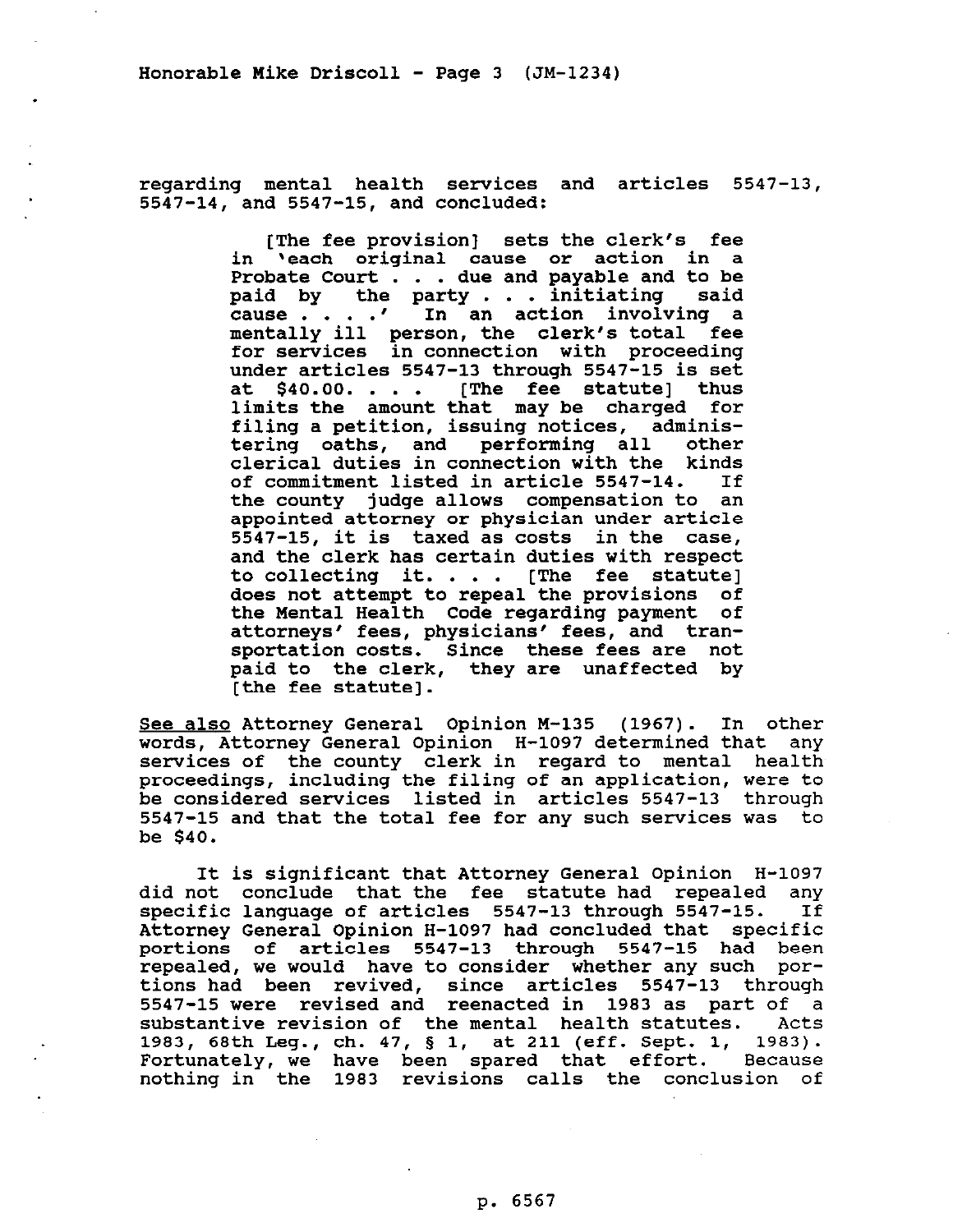**Honorable Mike Driscoll - Page 4 (JM-1234)** 

**Attorney General Opinion H-1097 into question, those conclusions remain valid.** 

**Although Attorney General Opinion H-1097 determined what services the \$40 fee covered, it did not determine from whom the \$40 fee was to be collected. Although the history and language of the relevant statutes create some confusion on this issue, we conclude that the county clerk is not to collect a fee from the person who submits an application for emergency detention or court-ordered treatment, but that the county may seek reimbursement from the patient for the**  services of the county clerk in such matters.

**Because no services of the county clerk were actually mentioned in articles 5547-13 through 5547-15, Attorney General Opinion H-1097 had to be saying that the \$40 covered services of the county clerk in connection with proceedings mentioned in those provisions. It happens that article 5547-14 provides that the county is to bear the cost of mental health proceedings. Because Attorney General Opinion H-1097 viewed the services of the county clerk as part of the mental health proceedings for purposes of the fee statute, it is consistent to interpret the provision that the county bear the cost of such proceedings to mean that**  the county is to bear the cost of the clerk's services. **conclude, therefore, that under article 5547-14 the county is to bear the costs of the services of the county clerk in**  regard to mental health proceedings. See V.T.C.S. art. **5547-14, 5 (b) (county may seek reimbursement from patient or person liable for patient).** 

**It has been suggested, however, that the person who submits the application is to pay the \$40 fee because section 118.055 states that the various court fees to be collected by the county clerk, including the \$40 fee for**  mental health services, are to be paid by the "party" **initiating the action. See also Acts 1967, 60th Leg., ch. 680, at 1785; Acts 1977, 65th Leg., ch. 291, at 763; Acts 1981, 67th Leg., ch. 574, at 2341; Acts 1983, 68th Leg., ch. 101, at 500; Acts 1985, 69th Leg., ch. 180, at 746 (previous versions of fee statute). This statement is problematic in regard to an application for mental health services because the person who makes the application does not thereby become a party to a lawsuit.** See, e.g., V.T.C.S. arts. 5547-48(3), **5547-13 (county or district attorney shall represent that state in hearings on court-ordered mental health treatment): see also Texas Farm Bureau Cotton Ass'n v. Lennox, 297 S.W. 743 (Tex. 1927): Doe v. Roe, 600 S.W.2d 378 (Tex. Civ. APP. - Eastland 1980, writ ref'd n.r.e.) (both cases discussing**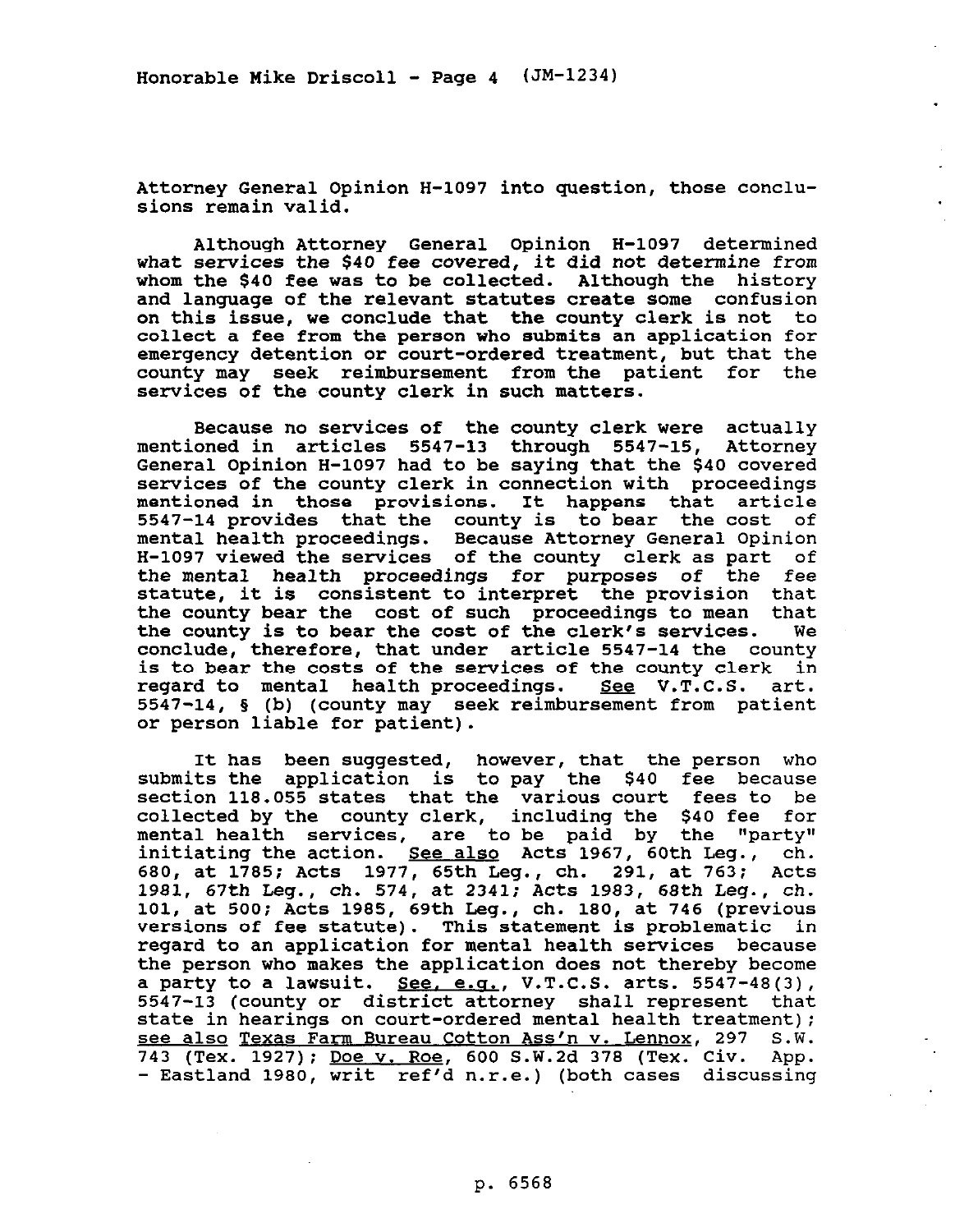**meaning of term l\*party\*'). We need not determine whether the person submitting an application for mental health services is "the party initiating the action," however, because we believe that the specific language in article 5547-14 controls. In other words, because the legislature has specifically indicated that counties, at least initially, are to bear the cost of commitment proceedings, we do not think article 118.055 authorizes the county clerk to collect a fee from the person who files an application for courtordered treatment. The county is responsible for the cost of services of the clerk, but it may seek reimbursement from the patient or from a person liable for the patient's support in a state mental health facility. V.T.C.S. art. 5547-14, 5 (b).** 

**Before we address your question in regard to persons who are dependent** *on* **drugs or alcohol, it is necessary to clarify which statutory provisions apply. Before 1989, commitment procedures for alcoholics were set out in article 5561c-2, V.T.C.S. Commitment procedures for drug-dependent persons were set out in article 5561c-1, V.T.C.S. When the legislature adopted the Health and Safety Code in 1989, it repealed those statutes. Renealed by Acts 1989, 71st Leg., ch. 678, § 13(l) (eff. Sept. 1, 1989); Acts 1989, 71st Leg., 1st C.S., ch. 23, 5 16(5) (eff. Nov. 1, 1989). The provisions regarding commitment of alcoholics were recodified in chapter 462 of the Health and Safety Code: those regarding commitment of drug-dependent persons were moved to chapter 463. Then, in its first called session, the 71st Legislature, which had repealed articles 5561c-1 and 5561c-2, repealed article 5561c-1 again and amended article 5561c-2 to cover commitment proceedings for all "chemically depen-**Acts 1989, 71st Leg., 1st C.S., ch. 23, **§ 13, at 54 (hereinafter S.B. 57).** 

**The repeal of a statute by a code does not affect an amendment of the statute by the same legislature which enacted the code. Gov't Code 5 311.031(c). The amendment is preserved and given effect as part of the code provision. Id. Therefore, the amendments made to article 5561c-2 by S.B. 57 are to be given effect as part of the Health and Safety Code. In other words, the provisions applicable to persons dependent on alcohol are now the same as the provisions applicable to persons dependent on other drugs. The**  applicable provisions are those found in S.B. 57. **minimize confusion, we will also cite the section designations set out in Title 2 of the Texas Alcohol and Drug Abuse Services Act, as amended by section 13 of S.B. 57, in discussing the provisions applicable to emergency detention**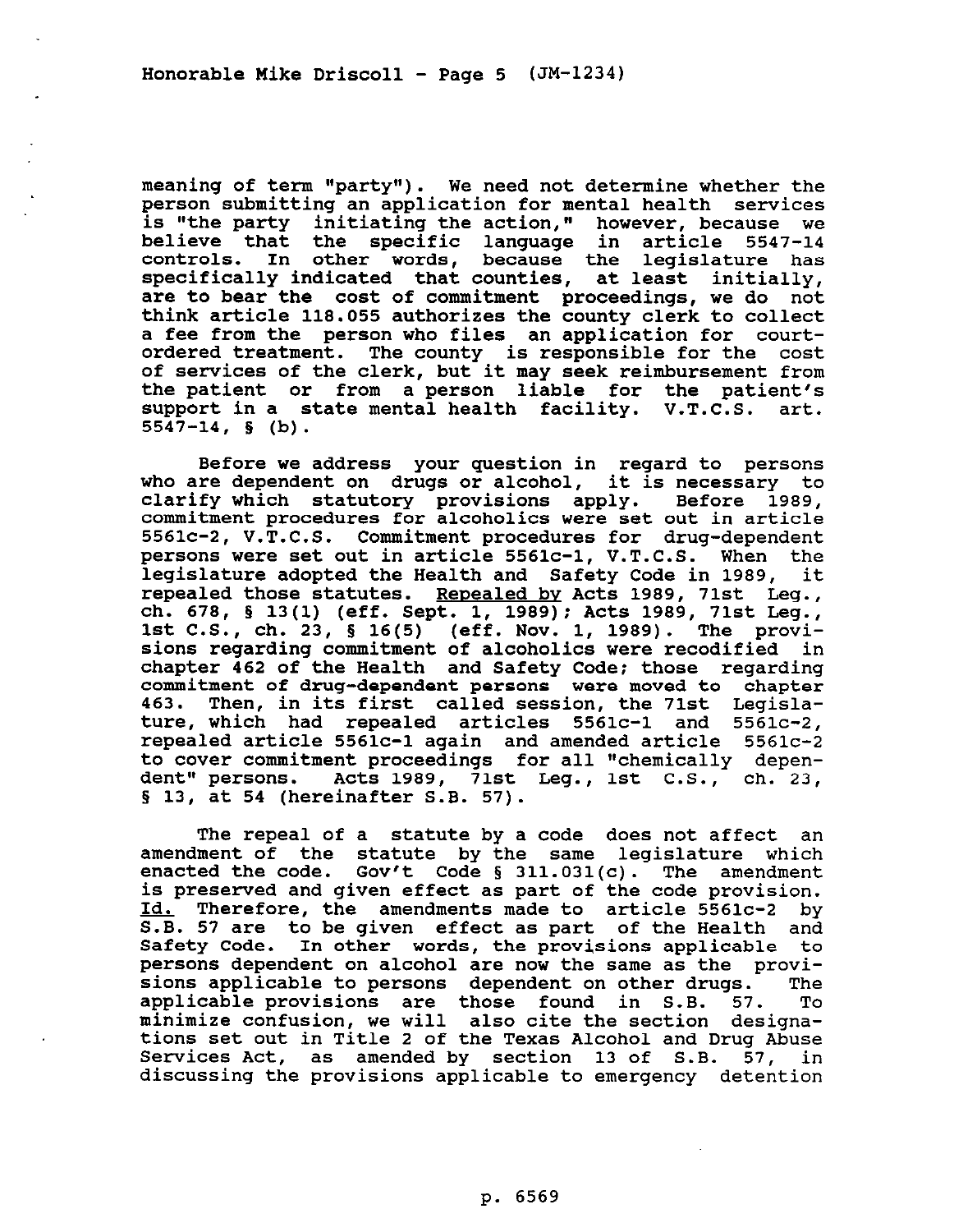**Honorable Mike Driscoll - Page 6 (JM-1234)** 

**of and court-ordered treatment for chemically dependent persons.** 

**An application for emergency detention of a chemically dependent person is made to a judge or magistrate, not the county clerk. S.B. 57, Acts 1989, 71st Deg., 1st C.S., ch. 23, 5 13, at 56 (codified at V.T.C.S. art. 5561c-2, 5 2.02(d)). An application for court-ordered treatment for a chemically dependent person is made to the appropriate county clerk. Id. at 58 (codified at V.T.C.S. art. 5561c-2, § 3.02(a)). The following provision applies to the costs of commitment:** 

> **The laws relating to payment of costs of commitment and support, maintenance, and treatment and to securing reimbursement for those actual costs that are applicable to**  court-ordered mental health, probation, **parole services apply to each item of expense incurred by the state or the county in connection with the commitment, care, custody, treatment, and rehabilitation of a person receiving care and treatment under this Act.**

**Id. at 68** (codified at V.T.C.S. art. 5561c-2, § 5.11(a)). **In other words, that provision means that the county clerk is to look to the laws governing court-ordered mental health services, probation services, or parole services to determine the fees to be charged upon submission of an application for court-ordered treatment of a chemically dependent person. Because the procedures in regard to an application for court-ordered mental health treatment closely parallel the procedures in regard to applications for court-ordered treatment of a chemically dependent person, we conclude that the county clerk is to look to the laws governing courtordered mental health treatment to determine whether the county clerk is to collect a fee from the person who submits an application for court-ordered treatment of a chemically dependent person. But see id. 5 5.11(c) (codified at V.T.C.S. art. 5561c-2) (county may not pay cost for person committed to private hospital unless authorized by commis**sioners court). See generally Code Crim. Proc. arts. 42.12, § 11(a)(16) (condition of probation may include drug treat**ment), 42.18, § 8(g) (any condition authorized for probation also authorized for parole). Consequently, we conclude that the county clerk is not to collect a fee from the applicant, but that the county may seek reimbursement from the patient or a person liable for the patient's support in a state facility.**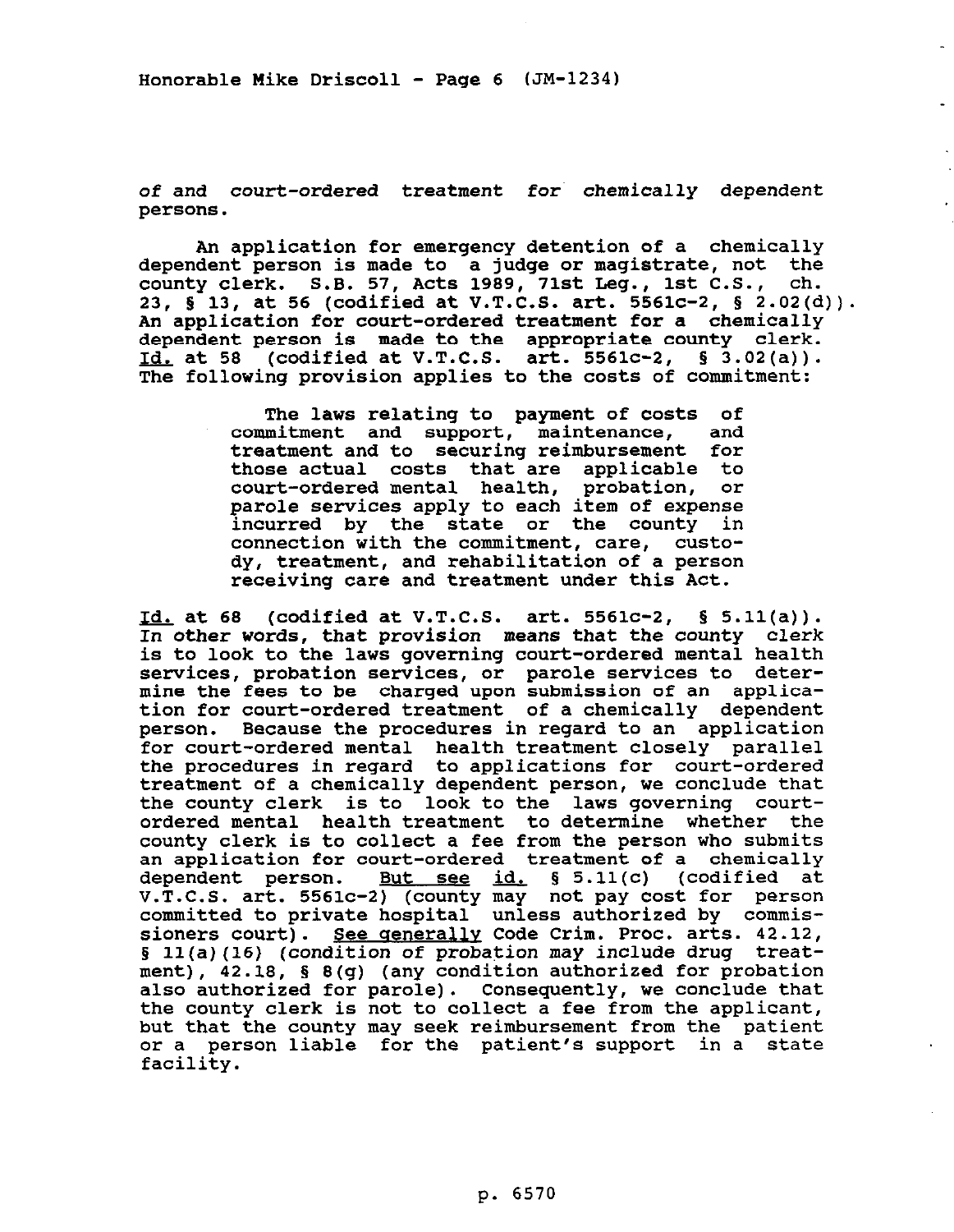$\bullet$ 

**You also ask the following question:** 

**May the Commissioners Court set a fee to be collected by the sheriff or constables for the transport of mental health patients to and from private hospital facilities to the location where the commitment hearings are held?** 

**Because the term "proceedings" in article 5547-14 has been interpreted broadly, we conclude that sheriffs and constables may not collect fees directly from patients for transportation to and from commitment proceedings. The county is to bear those costs. V.T.C.S. art. 5547-14. The county may**  seek reimbursement.

## **SUMMARY**

**The Harris County Clerk is not to collect a fee upon submission of an application for emergency detention or court-order treatment of a mentally ill person. The county is responsible for costs of such services, but it may seek reimbursement from a person liable for the patient's support in a state mental health facility. Similarly, the Harris County Clerk is not to collect a fee upon submission of an application for emergency detention or court-ordered treatment of a chemically dependent person, but the county may seek reimbursement. Sheriffs and constables may not collect fees directly from**  patients for transportation to and **hearings in regard to court-ordered mental health treatment.** 

Very truly y outs,

**Attorney General of Texas** 

**MARY KELLER First Assistant Attorney General** 

**LOU MCCREARY Executive Assistant Attorney General**